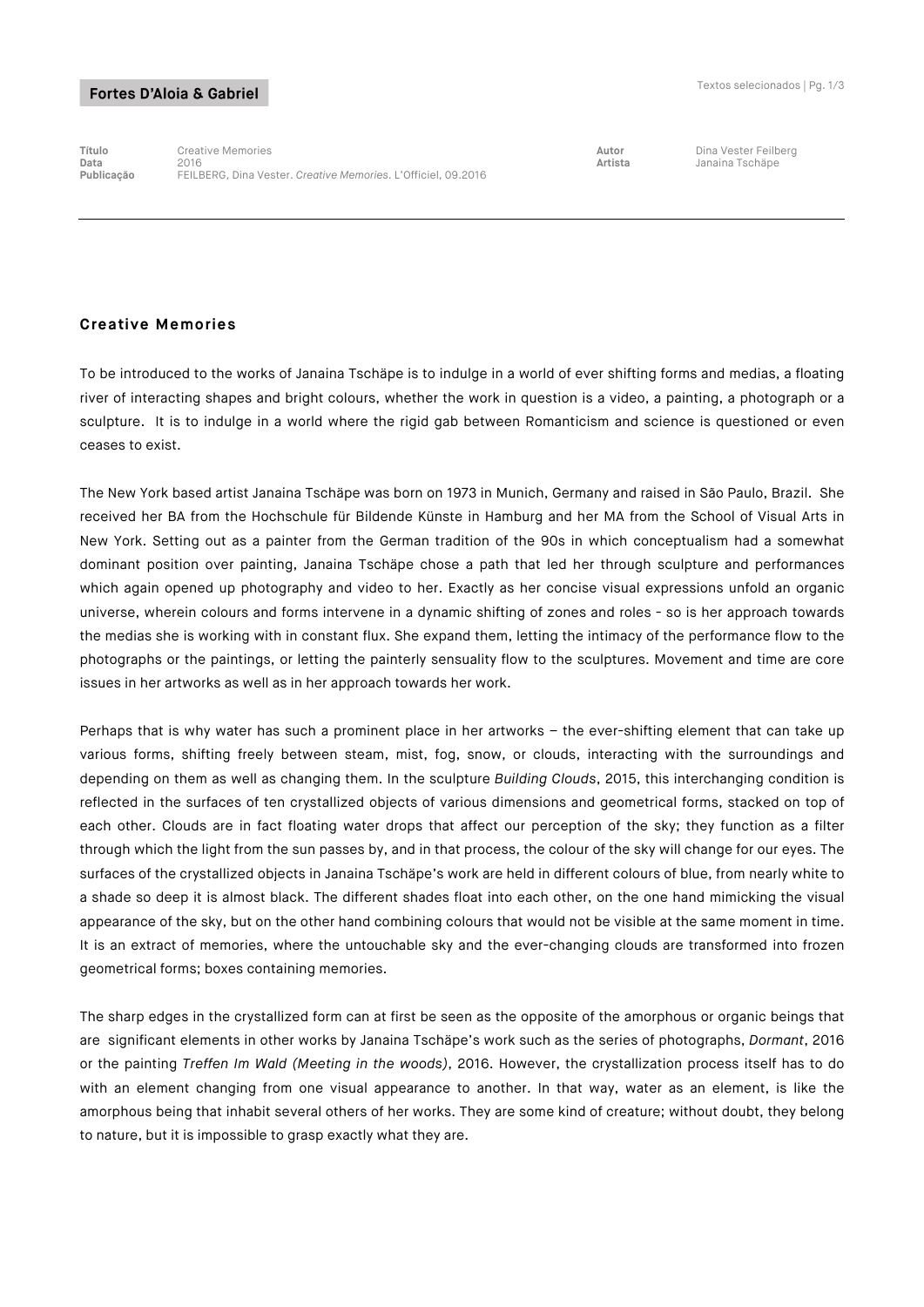# Fortes D'Aloia & Gabriel

**Título** Creative Memories **Autor** Dina Vester Feilberg **Data** 2016 **Artista** Janaina Tschäpe **Publicação** FEILBERG, Dina Vester. *Creative Memories*. L'Officiel, 09.2016

#### **Intimacy intact**

No matter how amorphously and hence difficult to grasp, the universe that Janaina Tschäpe presents to us, has a strong inner logic, driven by curiosity and memories of perception, where remembrances, intimate and personal as they are, are transformed into a coherent meaningful structure. In the mural *Mina Sleeping,* 2016, memory's function as a creative force in Janaina Tschäpe's works becomes visible. The mural is commissioned by Holbæk Art and is situated in the Danish city of Holbæk where it takes up to more than 100 m2 and is located in the public space for everyone to see. It is composed with floral elements in deep green, interacting with narrow and long rectangular fields in turquoise, light blue, pink and yellow. It is readily abstract even though it contains glimpses of naturalistic elements. There is a source to the mural that is in stark contrast to both its dimensions and the public aspect of the work. It is an abstraction of a highly intimate and personal situation: Janaina Tschäpe's sleeping daughter in her studio. It is a situation so full of tranquility and filled with feelings, of intimacy and trust. It was reference for a figurative painting of the situation and was afterwards transformed into another, abstract, painting. This abstract painting functioned as the starting point of the mural. The process from the sleeping daughter in her studio, to the gigantic mural in a public space preserves the intimacy at the same time as it is made available for a larger public. That is truly a wonder.

### **Strategies of accessibility**

During the last couple of years, Janaina Tschäpe has, to a still larger degree, used places and situations that she has experienced herself as points of departure. Like that of her daughter sleeping. Landscapes known to her appear everywhere in her works, but they are without the significant features that could allow us to locate the actual setting. In a coherent stream from Janaina Tschäpe's memory to us run extracts of different experiences; a specific code of colour, or an order of forms. She magnifies perceived factual elements, however small they may be, from a situation, a landscape, a dream, an element or and object. She works with the material given, like a poet using metonymy, letting a certain part stands for the whole.

Metonymy is one strategy, composition another, in her persistent attempt to render the inner landscape of memory accessible and meaningful to us. In the two paintings *Früchte Tragen (Fruta*), 2016, and *Pássaro*, 2016, she follows the rules of classical landscape composition. In *Früchte Tragen (Fruta*), you see the dark and colourful yellow, red and purple in the foreground, the red and darker blue in the middle, and the light blue and pink in the background, so that a visual space is created in the painting, an optical illusion of depth, of earth and sky. In *Pássaro*, the dark purple and blue are in the foreground, the middle is an interaction of dark orange and purple, light blue and clear yellow tones that lead up to the background with larger fields of yellow and light pink and the contrasting dark blue in the right corner. Both paintings reflect how a classical landscape or seascape is composed in order to generate the viewer's perception of depth, hence opening up the idea of landscape to us.